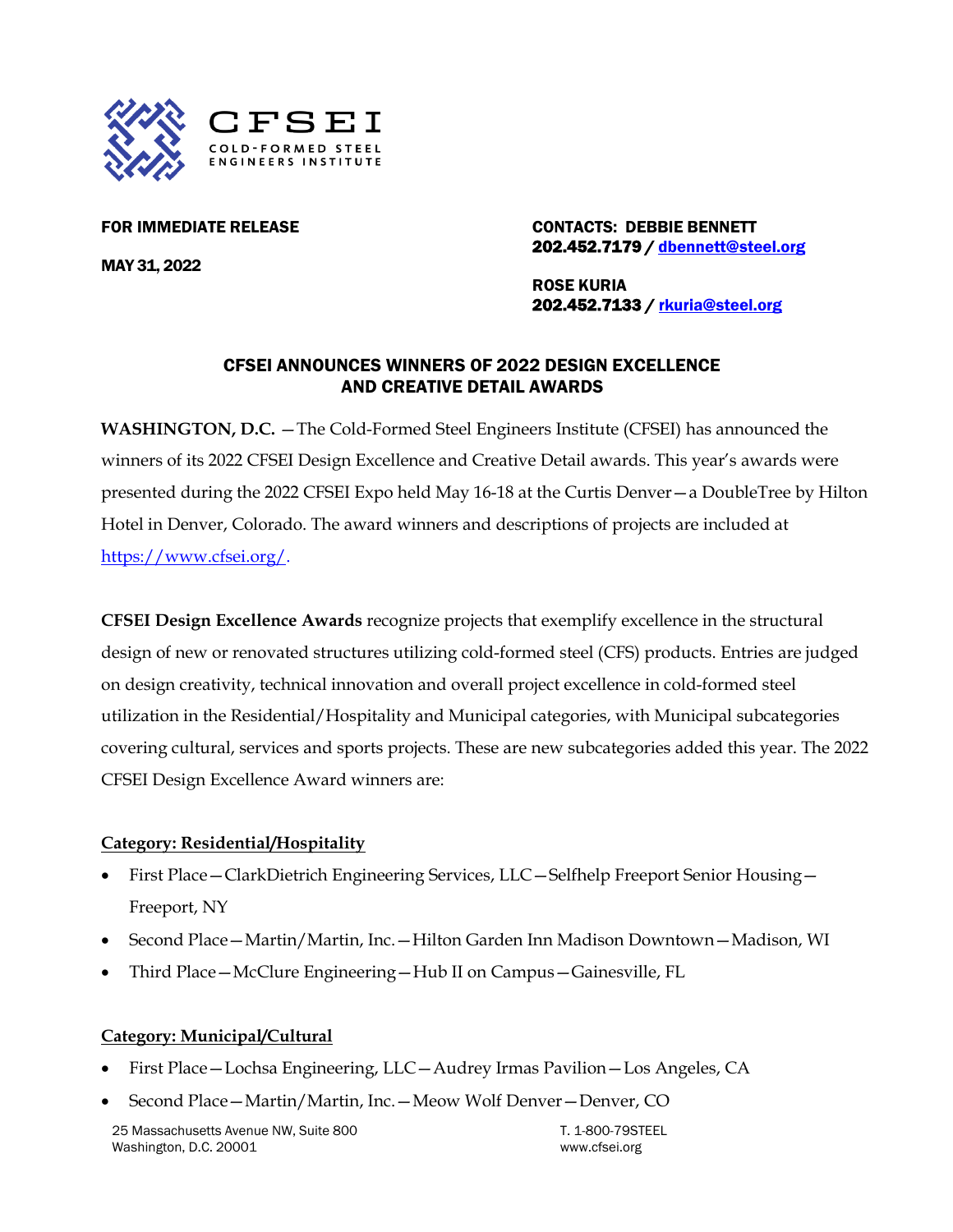• Third Place—McClure Engineering—United States Olympic and Paralympic Museum—Colorado Springs, CO

# **Category: Municipal/Services**

- First Place—R.A. Smith, Inc.—Lexington Convention Center—Lexington, KY
- Second Place—The Leffler Group—AIMS Welcome Center—Greeley, CO
- Third Place—ClarkDietrich Engineering Services, LLC—PortMiami Terminal V—Miami, FL

# **Category: Municipal/Sports**

- First Place—Structural Evolution LLC—SoFi Stadium Pod Buildings—Inglewood, CA
- Second Place—Excel Engineering—Columbus Crew Stadium—Columbus, OH
- Third Place—ADTEK Engineers, Inc.—Darrell K Royal Texas Memorial Stadium South End Zone—Austin, TX

**CFSEI Creative Detail Awards** recognize a cold-formed steel detail that exemplifies creativity or ingenuity to solve a design challenge. The 2022 CFSEI Creative Detail Awards were presented to:

- First Place—Structural Evolution LLC—Pounders Hawaiian Grill—Crestview, FL
- Second Place—McClure Engineering—Virgin Low Rise—Las Vegas, NV
- Third Place—The Leffler Group—Denver International Airport Great Hall Project, Phase 1— Denver, CO

A description of each of the award-winning CFSEI Design Excellence and Creative Detail projects are provided a[t https://www.cfsei.org/design\\_excellence\\_excellence-creative\\_winners\\_2022.](https://www.cfsei.org/design_excellence_excellence-creative_winners_2022)

"It was gratifying to return to an in-person format this year after two years of a virtual Expo," said Robert Wills, P.E., managing director of the Cold-Formed Steel Engineers Institute. "We added new categories to the municipal category of the design awards competition to reflect the broader spectrum of projects that are utilizing the creativity and flexibility that cold-formed steel provides for a wide variety of design challenges. We congratulate the award winners and encourage engineers, architects and other design professionals to learn more about these innovative projects in order to stimulate new ideas for their own projects. We appreciate all of the entries that were submitted."